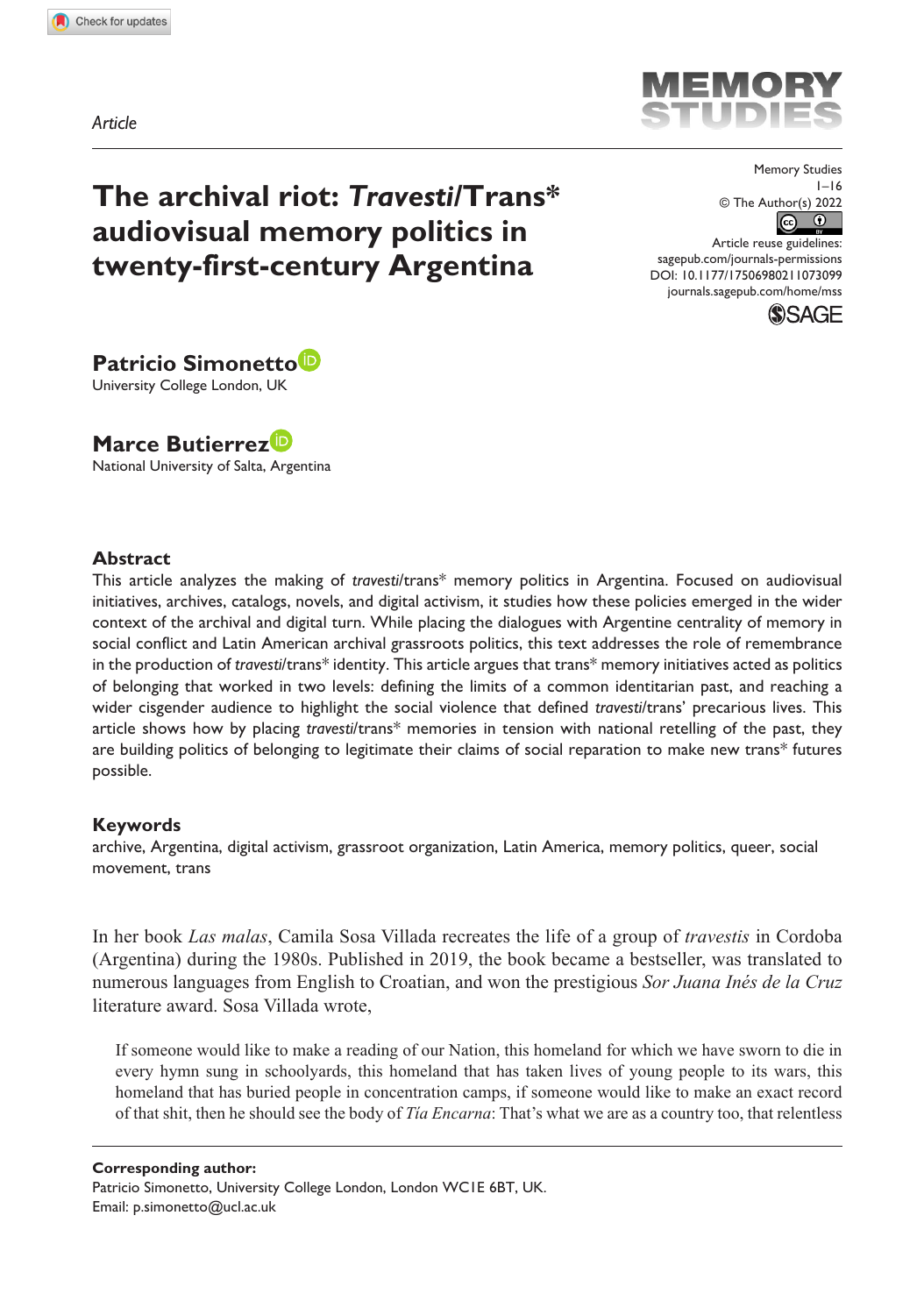damage to the *travestis*' bodies. The imprint left on certain bodies, in an unjust, random and avoidable way, that imprint of hate (. . .) *Tía Encarna* was one hundred and seventy-eight years old. *Tía Encarna* had cuts of all kinds; made by herself in prison (because it is always better to be in the infirmary than in the heart of violence) and also the result of street fights, miserable clients and surprise attacks. She even had a scar on her left cheek that gave her a mean and mysterious air. Her breasts and hips were eternally bruised from the beatings she received while in detention, even during the time of the military rule (she swore that during the dictatorship she had known the evil of man face to face). No, I take it back: those bruises were caused by the airplane oil with which she had moulded her body, that body of an Italian mamma who fed her, paid for the electricity, gas, water to irrigate that beautiful courtyard dominated by vegetation, that courtyard that was the continuation of the Park, just as her body was the continuation of the war. (Translation by our own) (Sosa Villada, 2019)

Camila Sosa Villada placed the beaten body of her *travesti* mother in the center of national historical narrative. *Tía Encarna*'s name could be read as a reference to *travestis*' embodiment. In Spanish *encarnar* means to embody, which can be read in the novel in a double dimension as a reference to *travestis*' gender materialization, as well as the body as a site in which memory and life experience is preserved and activated. In her text, she highlights the material experience of memory, as an emotional practice of remembrance that embraces the body as a whole. While *travestis*/trans\* bodies have usually been considered marginal to the making of national narrative, Sosa Villada has placed them to point out the multiple violences with which were displaced from Argentine public life.<sup>1</sup> With this movement from the Nation to the body, by placing *travestis* life in the core of happiness and sorrows of a country, she retales the personification of the nation itself.

Public memory policies have been a key political terrain of post-dictatorial Argentina (Jelin, 1994)—a scenario of resistance as well as institutional fields for post-neoliberal governments. In this context social movements have deployed multiple uses of the past to expand the limits of citizenship. During the democratic transition, by appropriating the language of human rights, LGTBIQ+ organizations connected their claims to the legitimated repertoire of the families and victims of the dictatorship to expand political violence to sexual state repression. Since the 1980s, these movements have claimed the social recognition of 400 LGTBIQ+ victims of State terror. While this slogan was helpful to place State sexual violence on the human rights agenda, some scholars pointed out it could hide a long history of State violence against sexual dissidence that went beyond dictatorial times (Insausti, 2015).

After the crisis and riot of 2001 that undermined the legitimacy of the neoliberal regime, social movements' memory politics started a process of institutionalization.<sup>2</sup> Engaged with the governments of Nestor Kirchner (2003–2007) and Cristina Fernández de Kirchner (2007–2014) they slowly participated in a wider institutional memory politics related to the creation of a State narrative that recognized the violence committed by their agencies, the derogation of the laws of impunity voted by past governments, as well as the multiplications of memorials and museums centered in the political violence committed by last dictatorship. Not without tensions with which political and sexual State violence has been politically understood (Rizki, 2020b; Sutton, 2018), rejecting State violence was performed as the core of political language, and played a key role in the queer reimagination of citizenship in the LGTBIQ+ struggle for being recognized as victims.

The aim of this article is to analyze the making of *travesti*/trans\* memory politics in Argentina. Focused on audiovisual initiatives but also considering archives, catalogs, novels, and digital activism, this text studies how these policies emerged in the wider context of the archival and digital turn in sexual dissident and feminist movements. While placing the dialogues and tensions with Argentine centrality of memory in social conflict and Latin American archival grassroots politics, this text addresses the role of remembrance and retelling in the emotional, cultural, and political production of *travesti* and trans\* people's identities.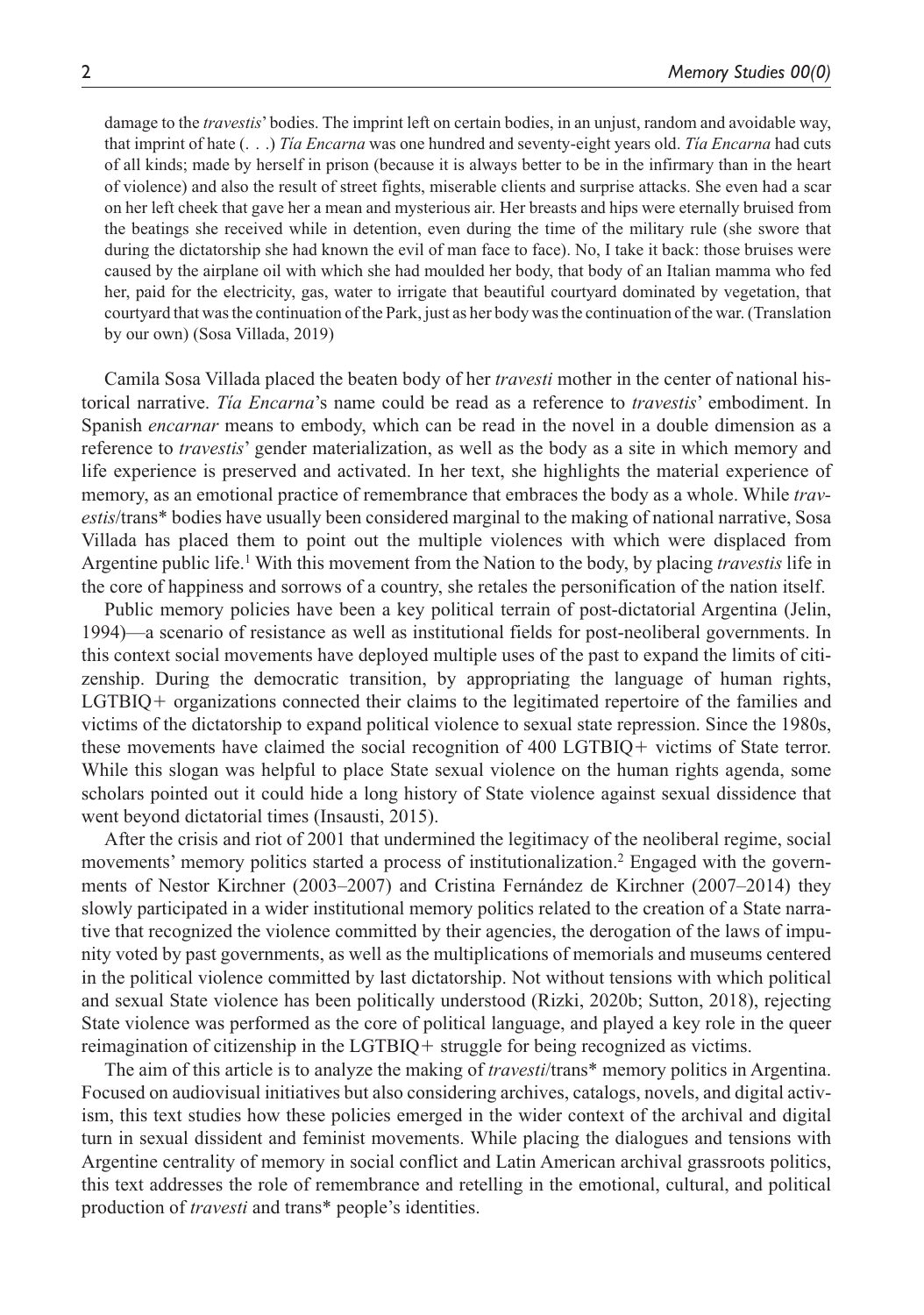This article's core contention is that trans\* memory politics acted as politics of belonging that worked in two levels. First, as a community practice that started between funerals and private Facebook groups, it participated in the retelling of the past by undermining tensions and creating a common narrative in which by highlighting similar suffering and enjoyment, *travestis*/trans\* defined their politics of belonging. As an internal practice, it has gone beyond the precarious material experience of *travestis*/trans\* that suffered from high rates of hate crimes, lack of access to jobs, education or health, and have produced a discourse to transcend the material limits of precariousness (Wayar, 2018). Second, in a progressively alliance with lesbian and gay activists, feminist, and human rights movements, public and private institutions, trans\* memory practices have reached a wider audience to highlight the historical mechanism of violence that defined their precarious lives. While at the beginning these memories were placed as peripheral productions, they progressively moved to the center creating their own audience in the growing massive cultural interest on feminist and gender issues in Argentina. In this direction, we show how this search to highlight relegated memories of heterosexual hegemony has recently led to a geographical turn which aims to dimension LGTBIQ+ experiences further than the big cities. In this context, this text shows how placing their memories in tension with national retelling of the past, by challenging State and public narratives, they are building politics of belonging to legitimate their claims of social reparation to make new trans\* possible futures.

LGTBIQ+ memory politics has emerged as an attractive research topic. Recent studies addressed the archival turn in grassroot feminist organizations (Eichhorn, 2013), in particular some of them have paid attention to the emergence of trans\* archives in the global south (Correa et al., 2019; Theron and Kgositau, 2015). Queer studies' approaches to identity have helped to address epistemological challenges in order to study LGTBIQ+ oral history and memories (Doan, 2017; Jennings, 2004), as well as also to develop relevant insights into queer memories in times of the digital turn (Cherasia, 2020), and the materiality of the archive (Tortorici, 2018; Van Doorn, 2016). In the Argentine context, queer studies have showed how LGTBIQ+ movements have created tensions with human right institutional discourses (Rizki, 2020b; Theumer et al., 2020). Moreover, the queer turn in memory studies has also been useful to approach topics such as affect and kinship in human rights movements based in familiar discourse like the *Madres de Plaza de Mayo* (Sosa, 2015). Following the trend of previous literature, this article wants to highlight how trans\* memory politics have recently participated in the shaping of Argentine LGTBIQ+ memory politics by creating tensions with mainstream national memory narratives, as well as pushing gay and lesbian– centered narratives.

This article is organized in three sections. First, it studies trans memory politics in the context of wider memory politics in post-dictatorial Argentina. Second, it describes the multiple trans memory initiatives that emerged in Argentina and Latin America in the previous decades. Third, by focusing on some audiovisual works, it analyzes the main topics and narrative strategies of trans memory politics in the emotional, political, and cultural making of a *travesti*/trans past.

## **(Trans\*) memory in post-dictatorial Argentina**

During the second half of the twentieth century, *travesti* and trans people were mainly narrated by the press, especially in the policial and entertainment sections, and by legal and medical pathological discourses. Journalists, doctors, and policymakers shaped a mainstream representation about trans\* people as digressions to the "natural order" that should govern sexuality. Although some of the journalistic texts of that period offered first-person testimonies of trans\* people, they limited the ways in which this experience was narrated.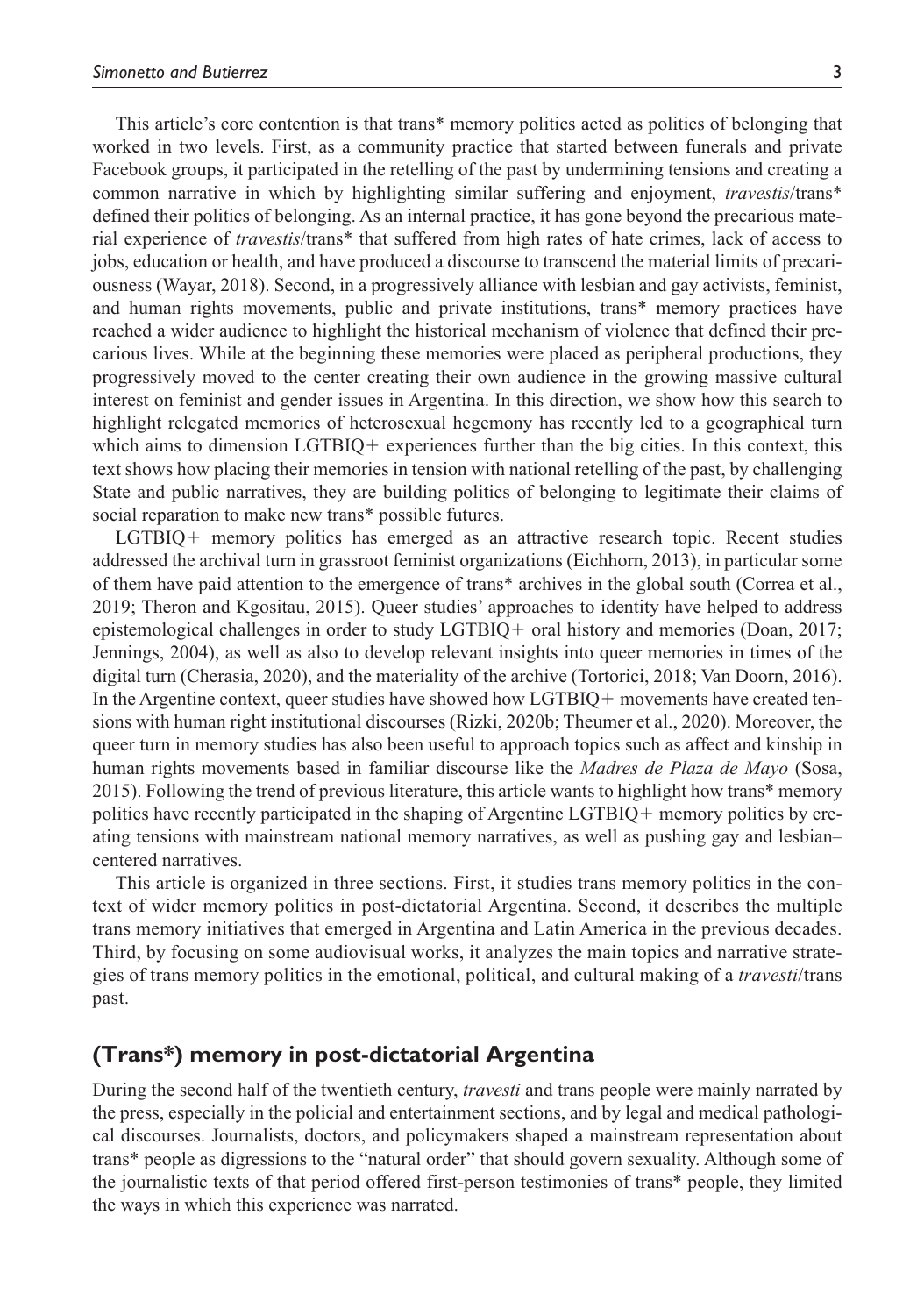The emergence of grassroots trans\* memory politics has challenged the heterosexual monopoly over the past. In order to preserve material and make it visible for a wider audience, these cultural movements have produced new representations of their own experience. Collecting photographs, publishing memoirs, and appealing to these earlier registers they have produced a new representation of trans\* past and pointed out the extreme violence with which different State bodies and actors of the civil society have excluded them. The emergence of trans\*memory politics is not a lonely adventure. It dialogues with a wider context of transformation of Argentine memory politics. As has been explained by Da Silva Catela (2014) to the case of the memories of those arrested and disappeared as a result of the military coup that took place between 1976 and 1983, while during the 1990s state discourses on reconciliation were dominant, the advent of the twenty-first century will enable a process of transformation after which the underground memories of the victims and their families will emerge as a new paradigm of claims.

Human rights discourses played a key role in the making of post-dictatorial Argentina; they widened the limits of the movements attached to the family victims to become a language of social protest and claiming for a wider agenda on social, cultural, and civil rights (Adair, 2019). However, the years immediately following the dictatorship were marked by economic crises, social uprising, and the instability of the democratic system. Therefore, although progress was made in the trials of the military *juntas*, a context of peace and reconciliation was also established, expressed in the Law of Due Obedience and the end to the judgments (1987).

It was not until the Kirchner administrations that memory policy became a key element of political discourse. On 24 March 2004 former President Nestor Kirchner inaugurated the Museum of Memory and Human Rights where the Higher School of Mechanics of the Navy, one of the most important clandestine detention, torture, and extermination centers of the dictatorship, used to operate, with a discourse that performed human rights violations in a national political matter. The constant political-emotional recalling of genocide violence shaped the politics of confrontation with which the government redefined national history and institutionalized family-centered human rights movements (Robben, 2012). In addition to this identification of government with the young victims of genocide, other key actions were developed: the decision to make 24 March the National Day of Memory for Truth and Justice and include it in the calendar of holidays and commemorative dates in schools and government institutions, the reopening of trials against participants in the dictatorship, and the creation of memory sites, museums, and archives in different points of the country (Balé, 2020).

This context reinforced memory as a language for social demand and reactivated the discussion about the dictatorship's legacy. In the last decade, the discourses on trans\* memory enriched themselves from the institutional human rights discourses not just to formulate legislation, but also to claim a wide social recognition of the structural violence they have suffered. By using the figure of genocide, legally applied to the crimes committed during the last dictatorship, the *travesti* scholar and activist Marlene Wayar has recalled the *travesti* and trans past to demand reparation from the Argentine State (Wayar, 2018).

In addition, the state's acknowledgment of the crimes that took place during the dictatorship and the strengthening of policies on memory led to human rights organizations supported by family members and victims gaining greater relevance on the national political scene and their alliances with trans and *travestis* activists giving a strong boost to projects for diagnosing the present situation and recovering from the past. There is a long history on the link between *travesti* activism and human rights movements. During the 1990s, when *travestis* created the first organization, they sought an alliance with The Madres de Plaza de Mayo in order to connect their struggle against police abuses in line with the human rights movements (Berkins, 2006). This alliance gave rise to educational, cooperative, and research projects that made it possible to learn about the situation of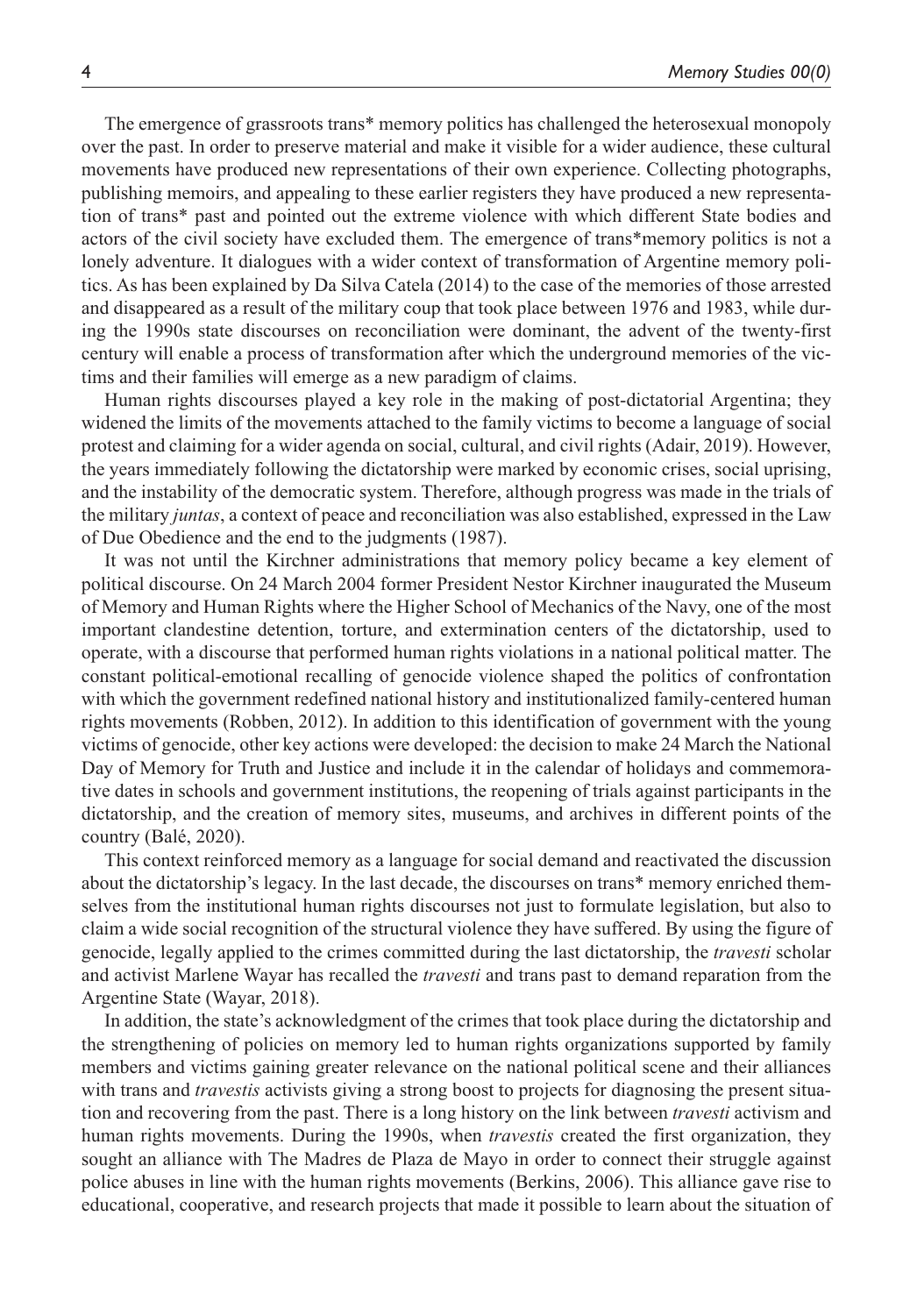the trans community and to produce a political agenda that brings together academic, human rights, cultural, and LGBTIQ+ movement spaces.

## **Building memory from below: publications, biographies, and archives**

*Travestis* and LGTBIQ+ movements challenged the limits of democratic transition. During the 1980s and 1990s, *travestis* led the struggle against the local legislation that since the 1930s empowered police to imprison them with legal figures such as scandal or wearing clothing of the "opposite sex, which were abolished progressively since 1998." During the 1990s, *travestis* and transsexuals went to court to demand recognition of their gender, achieving the first registration change in 1997.

While during the 1990s' *travestis*/trans' movements struggled against repression and their right to free circulation, during the 2000s inspired by the discourse of human rights and citizenship, they expanded their agenda to include access to health, education, and formal employment that led to legislative reforms. In 2010, the parliament passed the equal marriage law. In 2012, the trans\* community succeeded in convincing Parliament to pass the Gender Identity Law, which requires State agencies to recognize self-perceived gender, and forces private and public health systems to provide free access to gender-affirmation treatments. In 2020, Alberto Fernandez signed an executive order that establishes a quote for trans\* employment in the public sector but which has not yet been fully implemented.

*Travestis* and trans\* people's precariousness has hardly changed in the last decade, that is why there are not as many elderly members in the community to build a collective memory. For this reason, *travesti* and trans\* movements valued preserving documents and testimonies to face the material erasure of their bodies. Latin American *travesti* and trans\* people communities face precarious conditions. Recent studies have shown that the life expectancy of trans people ranges from 35.5 to 41.25 years old, while in Latin America is generally around 75years (Borgogno, 2013).

A foundational act of recovery of the memory of the *travesti* community was the collective grassroot research *La Gesta del Nombre Propio* (Berkins and Fernández, 2005), a first report on the trans population coordinated by the *travesti* activist Lohana Berkins and the scholar Josefina Fernández edited by The Madres de Plaza de Mayo (Berkins and Fernández, 2005). The report emerged as an alliance between *travesti* activism, academics, and human rights organizations. This report begins by listing the names of 420 *travestis* who died between 2000 and 2005, most of them from HIV/AIDS and murders, almost 70% of them before reaching the age of 40. The book contained photos of demonstrations in which *travestis* replicated some of the methods of the human rights organizations to denounce the murders of their friends, for example, by holding up photos of the victims with their names, date, and causes of death.

In 2007 another fundamental material in the processes of recovery of the Trans\* Memory was published, the magazine *El Teje*. 3 This publication was the first *travesti* magazine in Latin America and was directed by Marlene Wayar and edited by the Ricardo Rojas Cultural Center of the National University of Buenos Aires. The magazine used the aesthetics of a scrapbook that recollected community news and testimonies of older *travestis*. This publication was a platform for the development of autobiographical projects.

The *travesti* leader Lohana Berkins understood that building a collective memory was a duty of *travestis'* movements in order to reinforce their political identity. She considered memory politics as a tool to face *travestis*' precariousness that created generational gaps and restricted the possibility of constructing a narrative of their own history. This situation meant that in most cases the *travesti* and trans people did not have a first-person story, but was spoken about by others such as journalists, academics, or doctors. That is the reason why she valued the construction of a narrative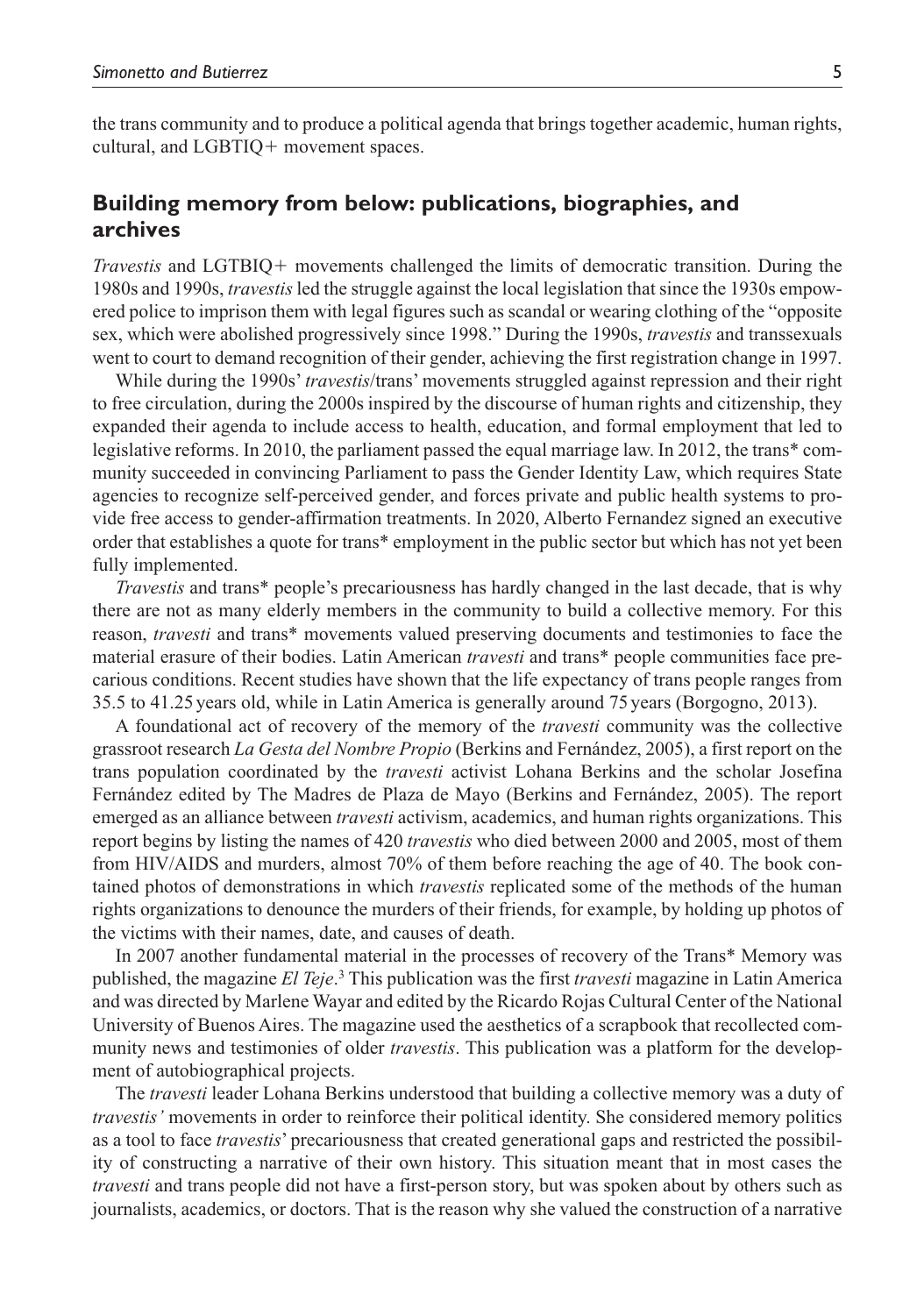in the first-person to contrast external discourses, as well as a precondition to create a collective memory that "that allows us to project ourselves into the future, affecting each and every one of us at the same time" (Berkins and Maffía, 2009: 133).

In *Cumbia, copeteo y lágrimas* (Berkins et al., 2015), a second report on the *travesti* population compiled by Lohana Berkins and edited by The Madres de Plaza de Mayo expands the list of dead or murdered companions in the first decade of the twenty-first century, also collects photographs that make even more evident those narratives blocked by the constant violation of the trans/*travesti* community's basic human rights in Argentina (Berkins et al., 2015). The foundation of the *Archivo de la Memoria Trans* (AMT) was a turning point in this struggle for the past, since it constitutes, unlike the publications mentioned above, the first project clearly focused on the recovery of the experiences and lives of the trans\* collective and its memory. In 2012, in order to achieve the dream of the dead activist Claudia Pía Baudracco, María Belen Correa started collecting photographs of trans people. Progressively the archive started a process of institutionalization, and it received international funding (Correa et al., 2019). The AMT combines a wide range of memory practices: it organizes exhibitions in public and private institutions, YouTube and Instagram sessions in which they read letters, posting photographs and personal memories on social networks, and recently has published their first catalog. This initiative was replicated by other community organizations in provinces such as the State of Salta's LGTTBIQ+ archive, the State of Santa Fe's sexual dissident archive, and in Tucuman *La cascotiada*.

In contrast to other Latin American countries, Argentina did not have any national regulation to archival policies until 2016. Since 2007, the state has regulated the protection of personal data in public archives (Dirección Nacional de Protección de Datos Personales, Dictamen n°149/07). The memory politics promoted in the last two decades promoted different initiatives as the declassification of secret material as the Buenos Aires Secret Service Police Archive (DIPBA), the foundation of archives that combined public institutions with grassroots organizations as the oral history project M*emoria Abierta*, and several archives allocated in ex-centers of detention and extermination. These archives tended to preserve material related to crimes committed during the last dictatorship. It is possible that this long tradition of Human Rights movements archival policies, as the oral history archive M*emoria Abierta*, acted as a precedent of the trans\* grassroots archival policies.

Besides the local context, Latin American LGTTBIQ+ grassroots organizations and institutions deployed new archival policies to query the cisgender-heterosexual past. Even if it is impossible here to register them all, there several examples of emerging queer memory politics. In Bolivia, the activist and cultural organizer David Aruquipa Pérez (Danna Galán) has published catalogs with old newspaper articles, photographs, and documents about the *travesti* participation in the Oruro carnival. Likewise, he preserves and catalogs old dresses, as well as performs the character *La China Morena* as practices with which he embodied erased *travestis' past* (Pérez, 2016). In Brazil, there are several initiatives of memory politics such as the *QueerMuseum*, for example, an exhibition of 264 artistic pieces that were censored by Jair Bolsonaro's conservative government in 2018. In Chile, the archive of the artistic collective *Las Yeguas del Apocalipsis* preserves exhibitions, photographs, and political actions.4 Likewise, institutions like the National Library of Chile have recently collected material about sexual dissident discourses.<sup>5</sup> In Colombia, the digital archive *Historia Trans Colombiana* has constructed a digital archive on Instagram accessible to a wide audience.6 As well, the Colombian Memory Museum has exhibited objects and photographs of LGTBIQ+ victims of the armed conflict.<sup>7</sup> In Mexico, the *Centro de Documentación y Archivo de Nuestra América* preserves the grassroots archives from the Colectivo Sol, which since the 1990s has been archiving LGTBIQ+ material. In Peru, the *Museo Travesti* has brought together performance art and archive material to make *travestis*' past visible, and their role in the making of popular culture. In Uruguay, the *Archivo de Sociedades en Movimientos* have collected multiple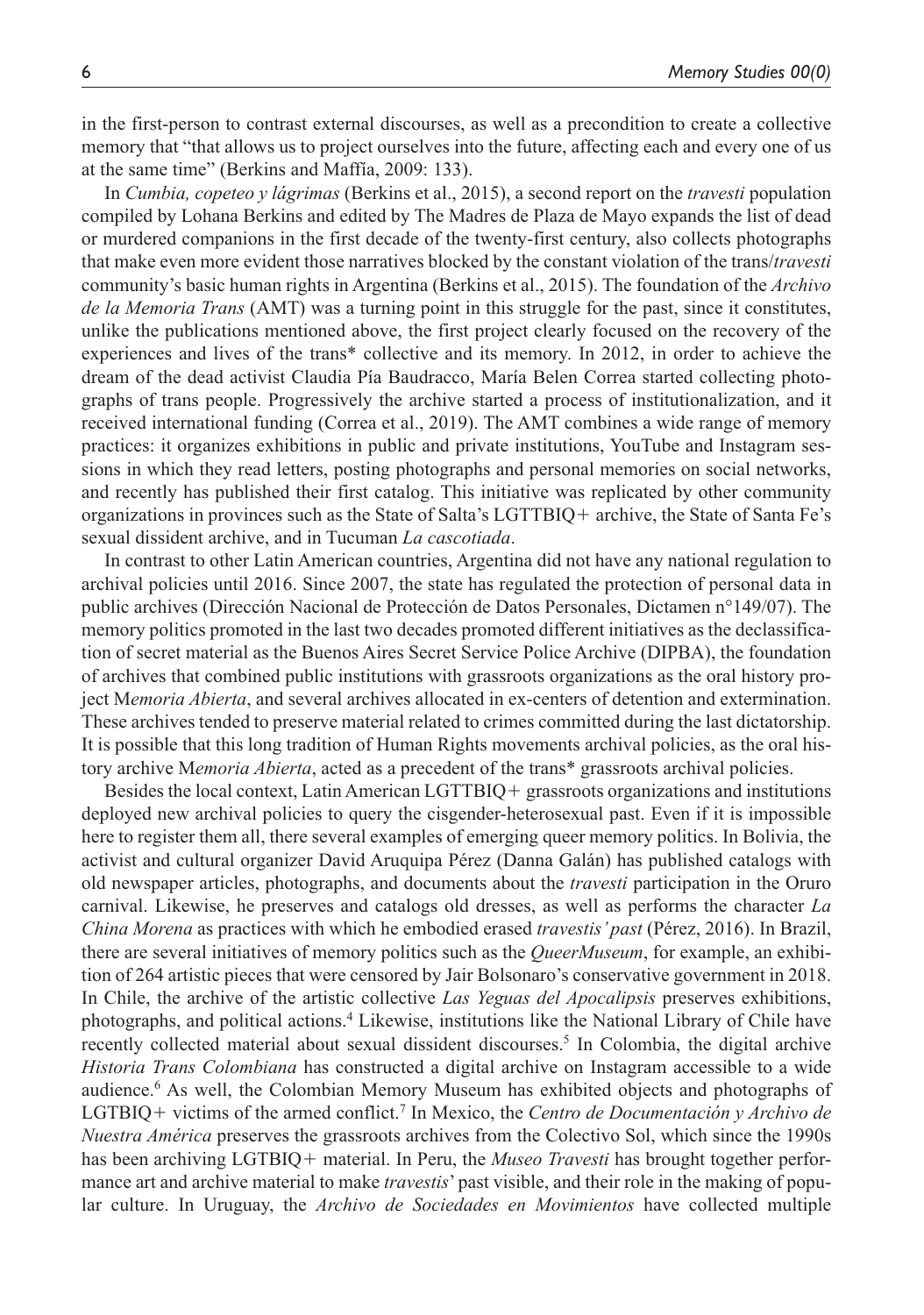publications for LGTBIQ+ organizations. Moreover, as in other countries, the activist Sofia Saunier interviewed several trans\* Uruguayans.8

As a result of the impact of LGTBIQ+ claims for a place in the narratives of the past as well as the increase of scholars concerned with this topic in public institutions, previous collections were revisited and offered new catalogs about trans\* past. The National Library of Argentina has recently made accessible the *Sarmiento Press Collection* that includes articles and photographs about *travestis* and trans people. The *Centro de Documentación e Investigación de la Cultura de Izquierdas* launched the collection *Sexo y Revolución*, which includes a wide range of LGTBIQ+ magazines and ephemera, as well as activists' personal collections.

In the last two decades, *travestis* and trans authors published personal memoirs. In 2011, Malva, a Chilean who crossed the Andes by foot to escape for sexual repression, published her memoirs. Her memories were particularly valuable because for her age, 90years old; she was considered one of the oldest members of her community (Malva, 2011). Considered the first book written in firstperson by an Argentine *travesti/marica*, it was celebrated and had been analyzed by different scholars (Peralta and Jiménez, 2015) and recently led to the documentary *Con nombre de Flor*. Vanessa Show, the first Argentine *travesti* on being head of a magazine theater spectacle, published *Es verdad* a memory written in the first-person (Show, 2012). However, for being part of the entertainment world, the book was not valued as a political document of *travesti* past but feminist and LGTBIQ+ collectives. Similar books were published in South America in the same years, for example, the memories of the Brazilian *travesti* Claudia Wonder (2008). Another example of this eruption is the recently published biography of Lohana Berkins (1965–2017), one of the most important referents of the *travesti* movement, which includes long interviews as part of the activist's project to build an autobiography (Fernández and Berkins, 2020). Marlene Wayar published a dictionary of the key terms of *travestis'* slang with which she also shares her and her friends' experiences (Wayar, 2020)

The recent award-winning writer Camila Sosa Villada has published one of the most outstanding books of travestis' past. By combining autobiography with magic realism, her novels make the *travestis'* experiences during the 1980s and 1990s visible for a wider public. In her novel *Las malas* she narrates the adventures of a group of *travesties* that while selling sex found a little boy that they decide to raise. The book *El viaje inútil* addresses Villada's childhood and writing. Susy Shock, a *travesti* singer and writer, has also engaged with community past. By appropriating national traditional folk genres as *copla* and *baguala*, in which someone sings a poem while playing a leather drum, she has placed *travestis*' experience in the core of political and social issues.<sup>9</sup> Likewise, in her poetry collections, she published letters to her friends in which she created references in *travestis*' past, by, for example, exalting the figure of one of their main political leaders: Lohana Berkins.

In summary, in the last decades *travestis*/trans\* grassroots organizations have deployed memory politics to claim for their right to exist. By preserving and exhibiting their past, by remembering all those annihilated by civil or state violence, they succeeded in inserting their demands into the discourse of human rights. In this way, they transformed the archives of their past into a political and emotional reservoir in the search for the expansion of rights.

## **Audiovisual** *Travesti***/Trans\*' narratives**

Trans\* memory policies include a wide repertoire of archival practices. In the context of the digital turn, platforms like Instagram, Facebook, and YouTube, among other social networks, became a space for the circulation of archives that account for the trans\* past. As previous studies have shown, the digital turn played a key role in shaping trans\* archives and shaping senses of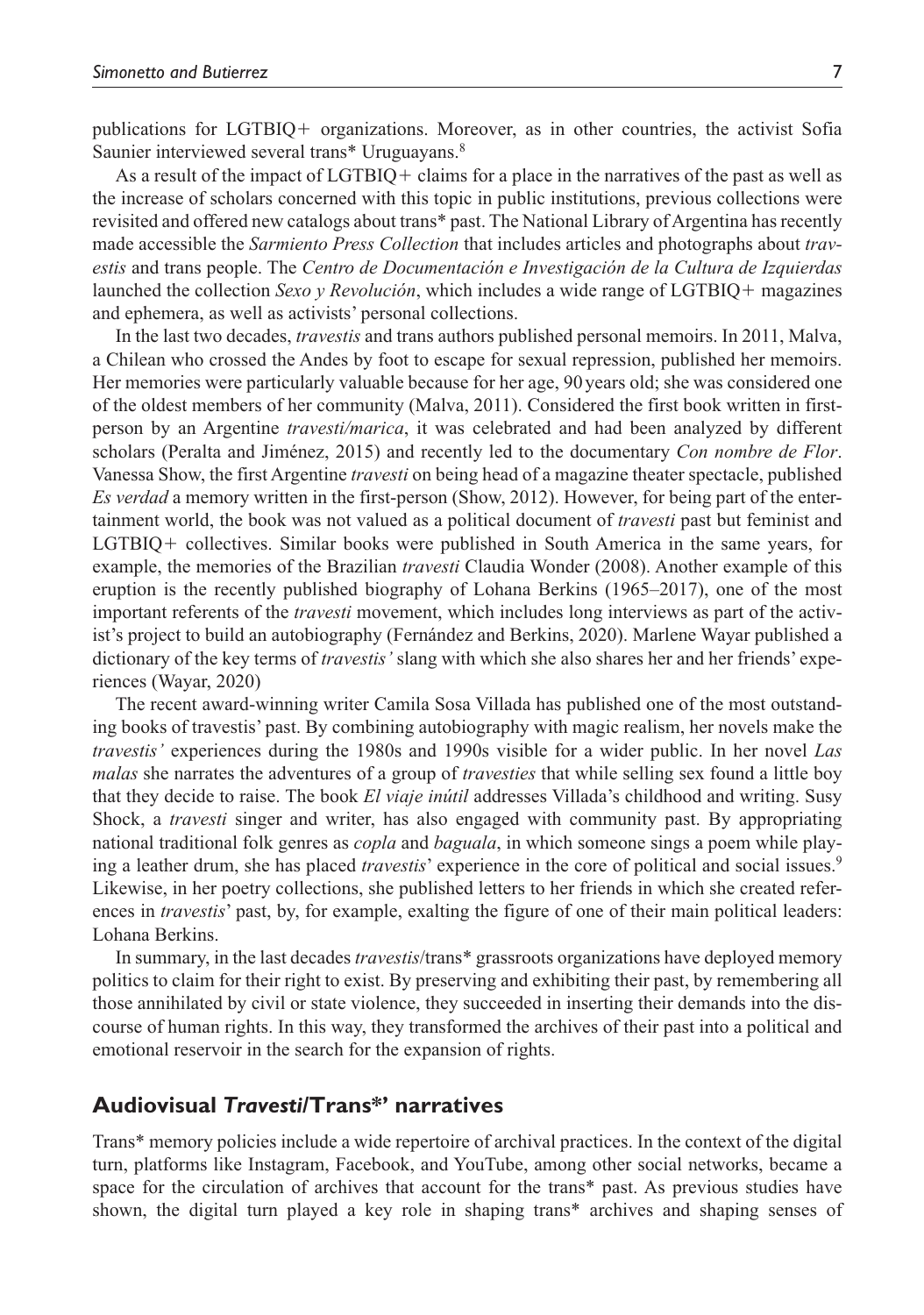belonging (Fischer, 2019; Steinbock, 2019). The AMT originated through a closed Facebook group in which nearly a thousand *travestis* who had shared their experiences of violence, exile, and carnivals in the 1980s and 1990s met. In this group the first documentary collections were created through a cooperative archival practice that brought together the photographs with the descriptions and stories that these images evoked. Later, together with grassroots organizations, artistic initiatives and in alliance with cisgender activists, the production, conservation, and publication of photographs and videos grew considerably.

Trans\* and *travestis* memorialization practices are strongly permeated by emotion, affection, and nostalgia, constantly coming to honor those who have been killed and deserve to be remembered (Rizki, 2020a). The emotional work of building this memory helps to define the limits of a common imaginary identity, shading the differences and sharing their common experiences.

Feminist movements and gender studies have advocate for replacing affects in political repertoires usually presented as rational and neutral. The politicization of private passions allows to relocate the body experience of social, cultural, and political experience (Macon et al., 2021). Trans\* memory audiovisual initiatives deployed a strong emotional work in the making of imaginary common identities. By retelling the past, focusing on certain figures and common experiences of joy (like the carnivals) or traumatic (such as State violence), these practices participate in building the emotional experience of the community as well as to address a wider cisgender audience to create a bond with *travesti* and trans people.

Our analysis seeks these videos as archival practices which by retelling common experiences of how social movements have participated in the making of a public trans history. We understand this narrative in a double face. In this section, we focus on seven professional video productions, along with the dozens we have seen, in order to analyze the main trends and issues addressed in trans memory audiovisual policies. These videos were generally endorsed by public institutions such as museums, private funders, or social movements, for example, the Trans Memory Archive. Although all the material deals to a greater or lesser extent with similar themes, we organized them around three recurrent themes: affective community politics, State violence, activist life, and archival politics. Likewise, guided by this reiteration, we identify a common structure in the audiovisuals that present in an almost unilinear and teleological way a trajectory that goes from childhood, family, and friends to the constitution of the spaces of trans activism.

One of the central and frequent topics in audiovisual productions that deal with trans\* memory is the experiences linked to childhood and adolescence and *travesti* and trans people's sociability. The audiovisual productions continually return to those intimate anecdotes in which a landscape is portrayed where friendship, cohabitation, travel, and celebrations open windows on the singular universe of *travestis*. We understand that this resource is elemental in the production of an affective key that allows multiple generations to recognize their common experiences in the making of a community. Likewise, these resources reached a wider cisgendered audience and blurred the stigmas of criminality, marginality, and depravation that the media has associated with *travestis* and trans people.

This feeling of rebuilding the link between *travestis* and cisgender society underlies in the Cecilia Estalles' (2015) short film "Of the same species." Appealing to the memory of friends and family, it tells the story of Gina Vivanco, a *travesti* murdered by the Police in 1991. The story revolves around experiences known by *travestis* such as those around sexual commerce, the affirmation of their self-perceived gender through surgical interventions, and the carnival. The carnival represents for the *travestis* a physical and temporal space of liberation, during which the damning looks of society were relaxed, allowing them to be part of the celebrations with their exorbitant bodies. The film closes with a shot of one of Gina's friends duplicating on her sewing machine one of the emblematic costumes used at carnival, a sort of intricate harness. The idea of a "common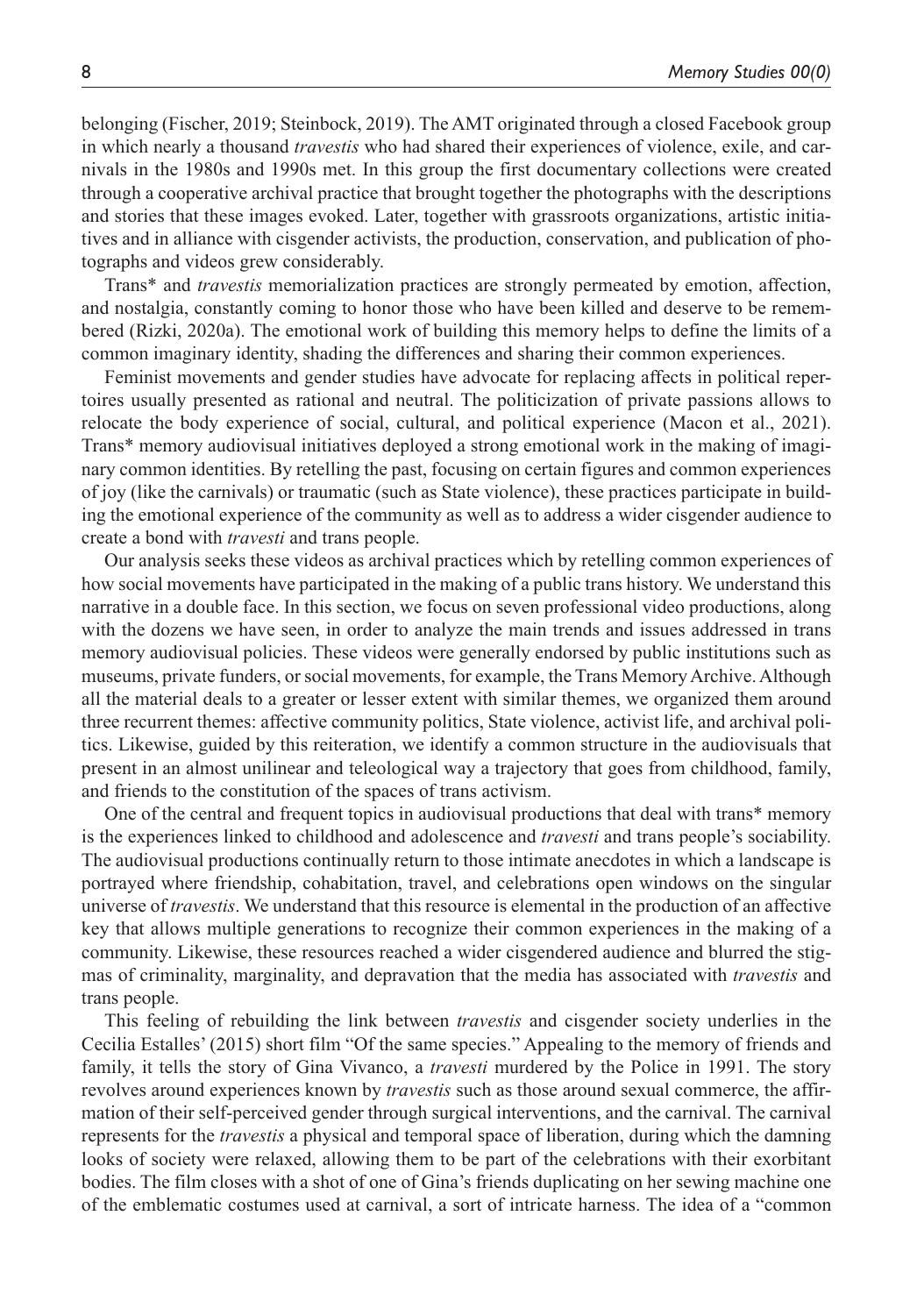

**Image 1.** Frame from "Off the same species" (2015) by Cecilia Estalles—11.24 minutes.

species," the human being, highlights how Vivanco's life is an example of the historical deshumanization of trans\* lives that make possible their erasure.

"Off the same species" (Estalles, 2015) shows the backstage making of trans\* memory. By placing Gina Vivanco's photographs and her iconic costumes on a table while her friends remember her, the video creates an intimate scenario that invites the audience to share their nostalgia for a friend lost (Image 1). With materials, narrations, and videos of the carnival, the video places Vivanco's life and joy in the core of popular culture. The singularity of her *travesti* body became unique and a crucial character of popular entertainment; the video points out how a subject present but at the same time erased from popular memory.

A common characteristic of the analyzed productions is this teleological and progressive order that goes from the daily and intimate experiences to activism as the ultimate horizon of realization of the *travestis*. The iteration of this formula is evidence of a political project aimed at bringing *travestis* out of clandestinity and violence and placing them in the arena of public political disputes.

In Diego Lublinsky's "15 Light Years: A Personal Name" (Sebastián Incaurgarat, 2012), the retelling of the past seeks to create empathy with the audience. This documentary was produced by *Canal Encuentro*, one of the state's flagship television stations from the Kirchnerist communication policies. The journalist seeks to make contact with some of the protagonists of the programs made in the early 90s by Fabián Polosecki, a journalist who inaugurated a way of interviewing and dealing with stories from the marginalized sectors of Argentine society. In this episode, images are recovered from the program "Adam's Rib" (1993) where Polosecki interviews Wendy Leguizamón, who in 1994 will participate in the organization of *Asociación de Travestis Argentinas*—ATA.<sup>10</sup> Wendy died in 1996 as a result of HIV/AIDS, so in the documentary who remembers is her friend Claudia Pia Baudracco, also founder of ATA. The story Claudia produces about Wendy happens as she watches the images on the show and as she reviews boxes of photographs that start to spark memories, anecdotes, and reflections. In a meta-theatrical structure we can observe Wendy's story in 1993 alternately with Claudia's reflections 15 years later.

"Adam's Rib" and "15 Light Years: A Personal Name" interconnect two moments in trans history: the early 1990s before the foundation of *travesti* and trans organizations and the early 2000s before the passing of the Gender Identity Law. Together both productions connect Wendy's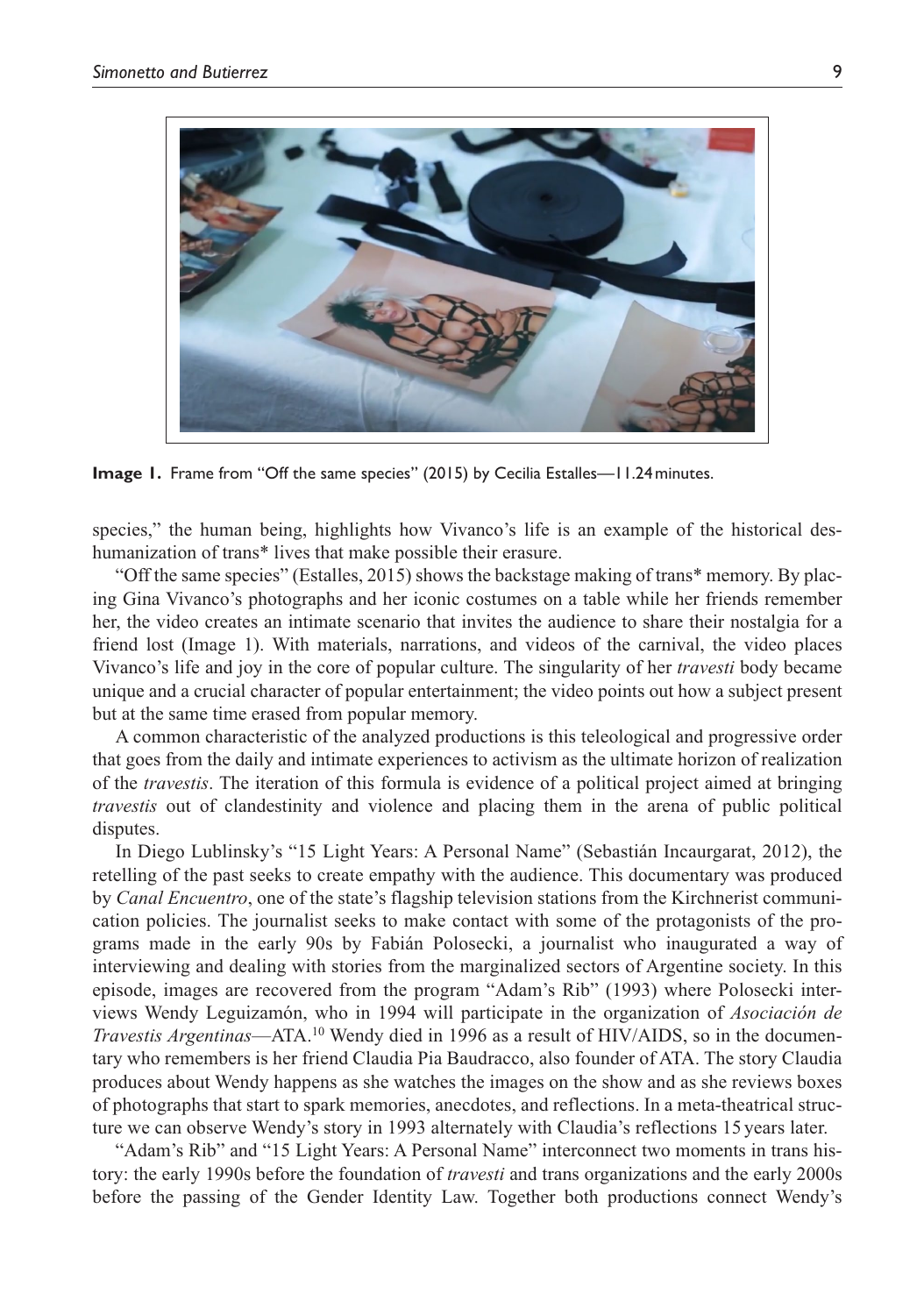emotive narrative and desire with Claudia Pia's political discourse. The connections of these two materials show the transformation of trans\* memory narrative in recent years, from the journalistic chronicles that reduced them to curiosities for the audience, usually marked by mockery and humiliation to a new discourse articulated by the political challenge to the moral limits of democracy. Both films show how *travesti* and trans movements reshaped the process of remembering and writing a history articulating it with their political voice.

A diverse range of video productions edited archival clips to connect everyday life and political action. As Estalles' film, some videos remarked on the political and emotional dimensions of *travestis*' participation in popular celebrations and protests. By connecting expression, carnival, and demonstrations, these videos show how *travestis* and trans\* people's agency of public space transformed LGTBIQ+ protest culture. María Onis' short-film "Inmortal Kombat" (Centro Cultural Kirchner, 2020a) presents a collage of old VHS videos of the *pride* demonstrations in the early 2000s. While mixing music and the juxtaposition of *travestis* in demonstrations, of their naked bodies dancing and the images of fireworks, the video reconstructs the centrality of celebration for *travesti* and trans political culture. "Inmortal Kombat" reveals how embodying beauty in public spaces by using makeup, showing the naked produced bodies and using costumes have been a political practice. The leader of *travestis*' movement, Lohana Berkins' discourse is used to mark the political dimension of celebration and showing naked bodies. She remarks the diversity of *travesti* collective in the making of an identity that unified them:

How should we define a society that is blind to poverty, hunger and exclusion? That it has lost the richness of gender, class, sexual or ethnic background (. . .) Those of us who are hidden behind a tree resist, those of us who appear in the media resist, the activists who join other oppressed groups resist, those of us who practice prostitution resist, the others do not resist. All of us are struggling with silicones, feathers and sequins but also with ideas. We *travestis* are fat, ugly, thinkers, lovers, prostitutes, workers, we are friends, we are cousins, we are daughters, we are human beings.

Besides the nostalgic evocations to friends or childhood, audiovisual trans\* memory politics focuses on the daily discrimination and State violence. The affective bonds to community also lead to the extreme violence experienced for those who practiced sex work, legal restrictions in the use of public space, as well as discrimination by family, school, and health institutions. In contrast to this lack of basic human rights, the narration of the few times of freedom achieves intensity and is read as paradisiacal in contrast to the hell experienced in the links with the state and the security forces.

Although one of the experiences frequently mentioned in the films is the migration, exile, and mobility practices of *travestis* between the 1980s and 1990s, there are few productions about nonmetropolitan *travesti* and trans\* experiences. It is very difficult to limit the mobility of *travestis* to a single time period or to describe the complexity of the phenomenon and its motivations; the testimonies in the reviewed films identify migration as an opportunity to gain access to better economic conditions and to social contexts of greater freedom. Taking into account the situations of extreme vulnerability and violence experienced in Argentina, having the possibility of settling in Europe allowed the *travestis* to experience some of the freedom denied to them. Wearing women's clothes in public spaces, walking on the streets, and traveling without being subjected to police repression were reasons for *travestis* to seek and obtain documents and resources to settle abroad, and it was often important for them to have a friend to receive them and protect them in their chosen destination. Something similar happens with *travestis* from some of the Argentine provinces who would choose to settle in the capital city in search of better economic horizons, access to treatment and surgeries, and escape from civil and police violence in their places of origin. Although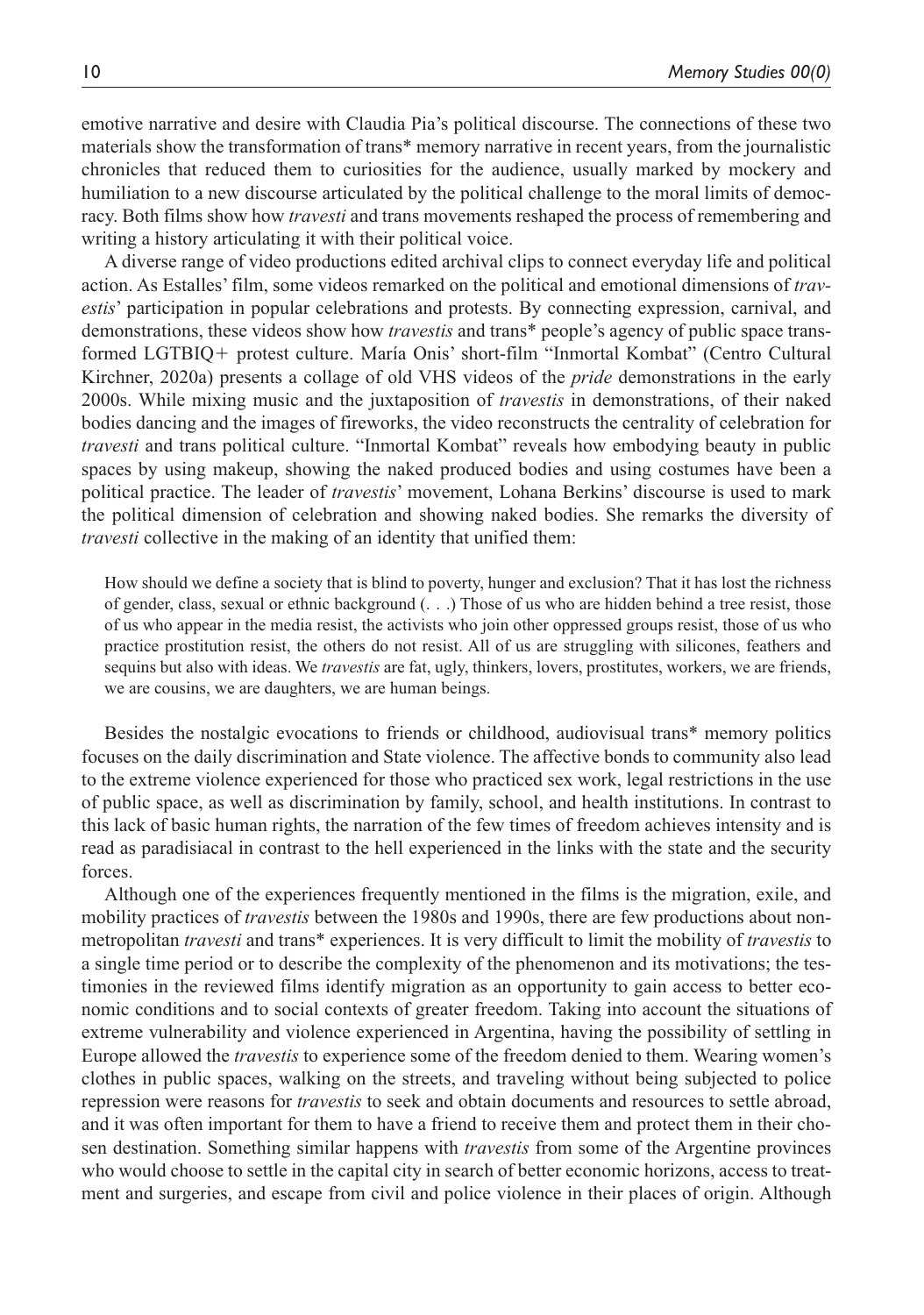many times these experiences are narrated in the political key of "exile," this way of naming the experience only attends to certain circumstances that cannot be homogenized for all cases and temporalities.

In this direction, Gonzales' "Trans-cendent" (Cultural Morán, 2020) about Lorena Carpanchay's life narrates the story of a *travesti* based in the Calchaquíes Valleys in northwestern Argentina.<sup>11</sup> The story emerges from the intimate aspects of her life, the power contained in her bond with her rural environment and her ancestral traditions, and turns to the story of the discrimination and mistreatment received by her family and social context because of her sexual preference. As in the previous example, the closing of the documentary appeals to militant discourses like a space of agency and future freedom.

In contrast to mainstream  $LGTBIQ$  + narratives, this documentary reveals axis of trans\* experience in the countryside (Gray et al., 2016). Even with the risk of reproducing an exotic and urban point of view by reproducing artificial dichotomies between the city and the countryside, the short documentary reinscribes *travestis* lives in spaces imagined as mainly cisgendered and heterosexual. By replacing this experience in contact with the folk traditions of the region, as, for example, showing Lorena's role as a copla performer, it renegotiates cultural traditions inscripted in the core of the national imagination to lead to the emergence of *travestis* experiences in a regional key.12

Tortosa's "The *maricones*" (CLADE, 2017) focuses on the memory of *travestis* and gay victims of State terrorism in Córdoba.13 As in *Trans-cendent*, this short film challenges the overrepresentation of experiences from Buenos Aires and calls attention to experiences in the second biggest city of the country. It was produced with the endorsement of the Provincial Memory Archive of the province of Córdoba, and reconstructs the *travestis*' imprisonment in a clandestine detention center that operated during the dictatorship. This space is intervened by the stories that the protagonists tell about the violence they were subjected to by the police, the humiliation of their integrity, and the torture. The experiences of the *travestis* are placed on the same level as those of the detainees and disappeared during the military dictatorship, reinforcing this common genealogy between the claims of human rights organizations and trans\* activists (Rizki, 2020a).

As the AMT's head, Correa usually says, "Our democracy started in 2012." During the twentieth century, sexual dissidents experienced police violence that went beyond civil or military government alternation (Archivo de la Memoria Trans and Fieiras, 2020). Since the 1980s, *Travesti* activists have challenged state and civil violence that usually pushes them to precariousness and death. The convergence between this activism and their memory politics points out the cisgendered and heterosexual limits of the conceptualization of argentine democracy. By pointing out that in the post-dictatorial era *travestis* could not enjoy the right to free circulation without being imprisoned by policemen, they challenge classical periodizations that restricted state authoritarian violence to military governs. Placing *travestis*' lives in the center makes celebratory democratic narratives problematic and remarks the cisgender bias of the democratic experience.

Finally, a third corpus of audiovisual materials focuses on the trans\* memory and the function of archives like a politics tool. In the last 2years, the narratives around the importance of building a trans history led to a proliferation of initiatives centered on the experiences of *travestis* and trans people in the 80s and 90s, whose main protagonist was the AMT. These videos narrate the grassroots archive's history, their methodologies for conservation and categorization, as well as the political dimension of archival practices.

Quentin Worthington's "Revealed memories" (Centro Cultural Kirchner, 2020b) is a short-film documentary about the members of AMT. In the film, Maria Belén, Carla, Magalí, Ivana, and Carola describe how archival practices changed their personal lives and activism by connecting the emotional with the political dimension. An outstanding topic in the film is the expression "activism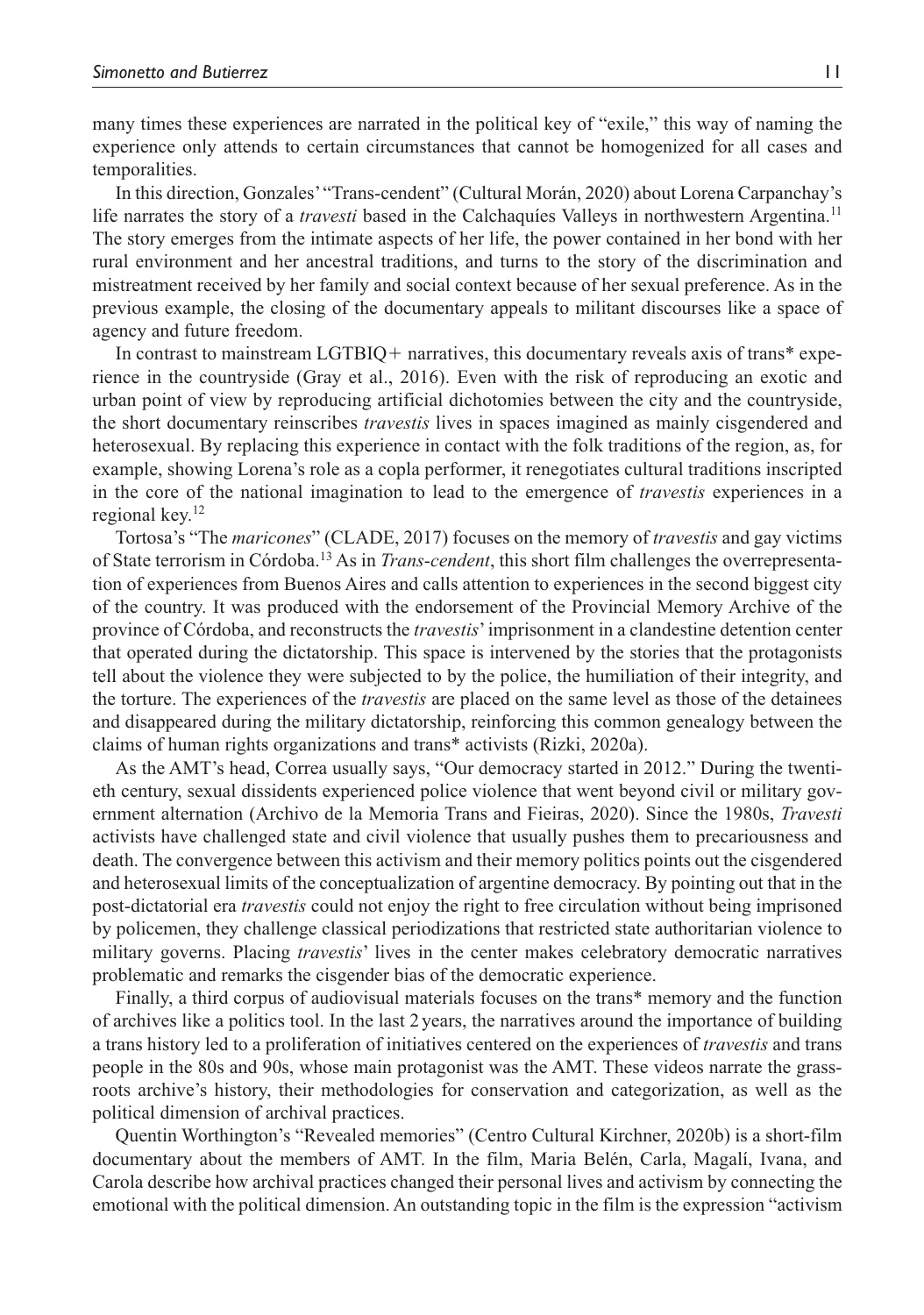before activism" frequently used in AMT to define *travestis*' struggles against police abuse before the emergence of political organizations.

"Clandestine Memories" is one of the AMT's audiovisual formats for social networks. This video works as an articulation with other grassroots archival projects or social movements in order to place archival practices in political struggle. The participants indicate how archives are preserving memories denied by State and civil violence, and with which they interconnect with human rights movements practices. As we mentioned earlier, the process of institutionalization of memory that began in the twenty-first century meant the declassification of military and police archives and the establishment of "Memory Archives" in the different provinces of Argentina. These archives have the function of safeguarding documentary evidence against the military governments responsible for illegal detentions and disappearances (Caimari, 2020). They also intervene in requests for recognition and economic reparation for victims and their families.

In 2017, the *travesti* and trans' collective campaign "To Recognize is to Repay" presented a bill project requesting an economic reparation for *travestis* over 40years old, due to the persecution and violation they have received both in dictatorships and in democracy. Many individual cases have also been brought to justice with positive results. In 2006 the Supreme Court of Justice also ruled on the violence against *travestis*:

It is not possible to ignore existing prejudices towards sexual minorities, which recognise universal historical antecedents with terrible genocidal consequences, based on racist ideologies and false assertions to which our country was no stranger, as well as current persecutions of a similar nature in much of the world, and which have given rise to a growing worldwide movement to demand rights that make the dignity of the person and elementary respect for the autonomy of conscience.<sup>14</sup>

In this sense, in recent years trans/*travesti* activism has interpreted the relationship between memory and archives as a fundamental strategy for advancing reparation policies. The memory practices we have reviewed examine the recent past in order to produce a new social sensibility and also construct a documentary corpus of evidence that reifies individual testimonies in a wider national historical imagination. In this sense, in recent years trans/travesti activism has interpreted the relationship between memory and archives as a fundamental strategy for advancing reparation policies. The memory practices we have reviewed examine the recent past to produce a new social sensibility and construct a documentary corpus of evidence that reifies individual testimonies in a broader national historical imagination. Along with raising social awareness about the violation of *travestis* and trans people' human rights, trans memory politics also set light on Argentina's denied history. *Travestis* and trans\* activists usually use the expression "what isn't named, doesn't exist" to point out how the erasure of their experiences under a classist, racist, and cisgendered historical imaginary is fundamental in the making of the everyday violation of their basic rights. Trans\* memory politics, like those recently promoted by the AMT, place *travesti* and trans people's life in the core of the Argentine historical narrative to reinforce the activists' claims for social and material reparation as compensation for decades of exclusion.

## **Final words**

Trans\* memory politics emerged in the twenty-first century to challenge cisgender-heterosexual hegemony over the past. In a context in which memory became a main political space to struggle for citizenship, grassroots trans\* organizations appropriated human rights languages and practices to confront institutional violence and precariousness. After decades of being narrated by journalists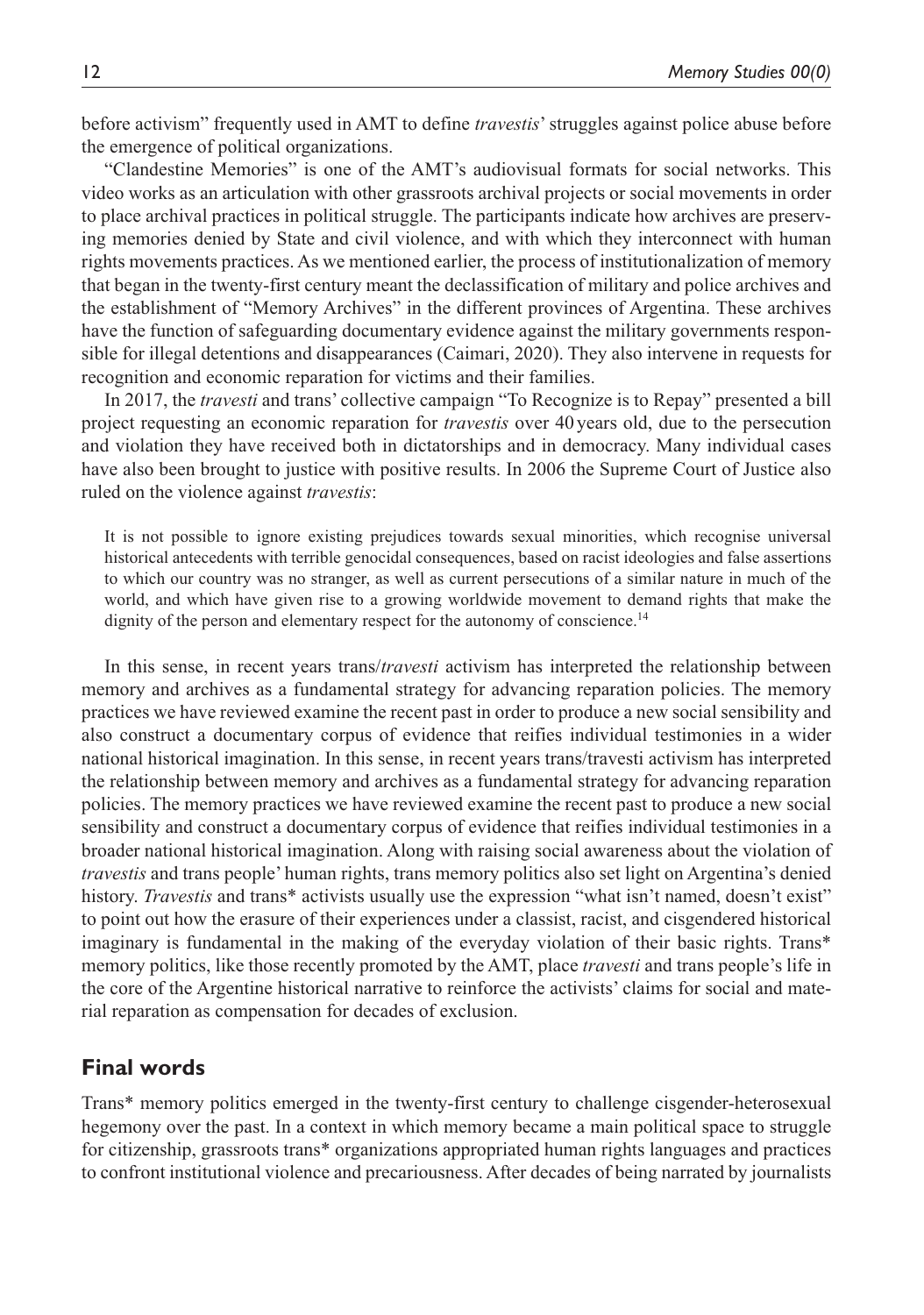and doctors, *travesti* and trans people archival and memory production revalued the first-person narrator in order to create a collective narrative of their common past.

This article describes a wide range of memory trans\* practices in the making of a politics of belonging with which *travesti*/trans\* communities have struggled to be placed in the national narrative. In particular, this study focuses on audiovisual initiatives to reinforce the emotional, cultural, and social politics of belonging with which they define the limits of their identity. This text points out the double level in which while creating a common politics of belonging, and a retelling of a common past, trans\* memory politics have also reached a wider audience in order to negotiate the re-inscription of travestis/trans in society, and to claim for a reparation for decades of social exclusion.

Memory practices are a present activation of the past in order to make possible other futures. Appropriated by grassroots organizations, they shine a light on the conditions that keep making trans\* life is extremely precarious. Furthermore, these practices have the potential to challenge hegemonic narrative in which imagining new trans\* futures makes them feel possible.

### **Acknowledgements**

We are thankful for the contributions of Thomas Shalloe. We are also grateful to Cecilia and the *Archivo de la Memoria Trans* for kindly allowing us to reproduce a frame of their documentary.

### **Funding**

The author(s) disclosed receipt of the following financial support for the research, authorship, and/or publication of this article: This research is funded by a Marie Skłodowska-Curie project entitled "Was sex inflexible?" (project number 886496).

## **ORCID iDs**

Patricio Simonetto **b** <https://orcid.org/0000-0001-5906-7072> Marce Butierrez  $\Box$  <https://orcid.org/0000-0002-4967-0676>

#### **Notes**

- 1. Even if we recognize the potency of *Trans\** as an umbrella concept to name diverse identities and experiences, as intersex, transsexual, transgender, among others, in this text will be also value the local language with which the community have defined themselves. *Travesti* is a category with people assigned at birth to the male that embodies a female gender called itself. The term emerged from the circulation of heterogeneous languages such as the Brazilian vedette companies, the French transformism of the beginning of the century, and the medical discourse, to later be appropriate to name heterogeneous experiences that transgressed the limits of the gender assigned at birth. In contrast to those who identify as *transexuales*, genital surgery did not constitute a common sense horizon, but rather appealed to a corporeality that did not conform to the binary notions of sex. See (Berkins, 2006; Rizki, 2019; Wayar, 2018)
- 2. In 2001, the neoliberal project of the 1990s led to an unprecedented economical and social crisis, and it is considered a hinge of Argentine recent history. As an effect of an unprecedented popular uprising, the president Fernando De la Rua resigned, and the institutional order experienced a strong crisis marked by short-time presidents (Sutton, 2010).
- 3. *El teje* or *teje* is an expression of *travesti'* slang that is used as a catch-all word: it refers to something hidden and private that is spoken only between *travestis* (closing a clandestine transaction or sharing a secret), but it also refers to the political plot of *travestis* life, the complicity and shared experiences of the trans\* community.
- 4. Artistic collective formed by Pedro Mardones Lemebel (1952–2015) and Francisco Casas Silva (1959). See<http://www.yeguasdelapocalipsis.cl/>. See (Blanco, 2010; Carvajal, 2012)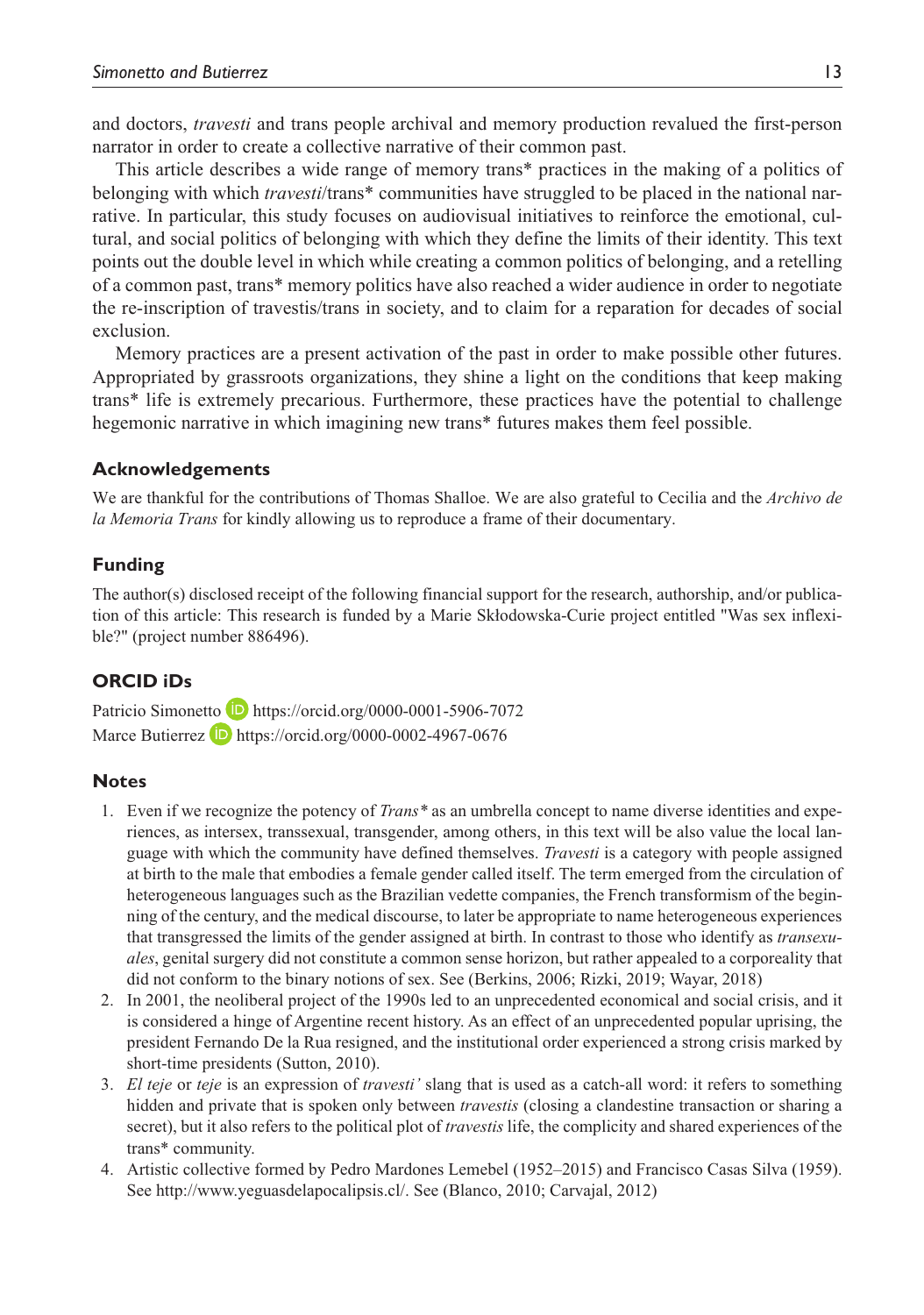- 5. <http://www.memoriachilena.gob.cl/602/w3-article-589202.html>
- 6. <https://www.instagram.com/colombiatranshistory>
- 7. <http://museodememoria.gov.co/arte-y-cultura/exhumaciones/>
- 8. <https://www.youtube.com/user/aureafrodita>
- 9. Baguala is an argentine northern musical genre related to the Calchaqui valley indigenous community. The performer signs octosyllabic verses and plays a leather drum. Copla is a typical musical genre in the north influenced by Andaluz traditional music.
- 10. ATA began in 1994 by bringing together Travestis and was one of the largest organizations. It later changed its name to include transsexuals and transgender people and changed its name to the Asociación de Travestis, Transexuales y Transgéneros de Argentina (Travestis, Transsexual and Transgender Association of Argentina—ATTTA).
- 11. The Calchaquies Valleys is a region in Argentina's northwestern area in proximity to the Andean zone with a notorious indigenous past that has become an international tourist destination.
- 12. Copla or baguala is a musical genre that emerged from the syncretism of the Spanish and native culture in the Andean zone. The performer beats a leather drum while repeating a verse in reverb, usually a poem, a love lyric, or a funny story.
- 13. Córdoba is the geographical center of Argentina. Demographically, it is the second most important city in the country. During the 1970s was the place of big workers and students' demonstrations.
- 14. Justice resolution "Asociación Lucha por la Identidad Travesti-Transexual c/ Inspección General de Justicia," Supreme Justice Court of the Argentine Republic, 21/11/2006. A. 2036. XL.

## **References**

- Adair J (2019) *In Search of the Lost Decade: Everyday Rights in Post-dictatorship Argentina*. Berkeley, CA: University of California Press.
- Archivo de la Memoria Trans and Fieiras (2020) *Archivo de La Memoria Trans*. Buenos Aires, Argentina: CHACO.
- Balé C (2020) La producción estatal de memoria en la Argentina reciente: un abordaje desde el proceso de señalización de ex Centros Clandestinos de Detención y lugares de reclusión ilegal del terrorismo de Estado (2003-2015). *Clepsidra. Revista Interdisciplinaria de Estudios sobre Memoria* 7(13): 10–31.
- Berkins L (2006) Travestis: una identidad política. *Pensando los feminismos en Bolivia*: 221. Available at: <https://hemisphericinstitute.org/en/emisferica-42/4-2-review-essays/lohana-berkins.html>
- Berkins L and Fernández J (2005) *La gesta del nombre propio. Informe sobre la situación de la comunidad travesti en la Argentina*. Buenos Aires, Argentina: Asociación Madres de Plaza de Mayo.
- Berkins L and Maffía D (2009) *Sexualidades migrantes: Género y transgénero*. Buenos Aires, Argentina: Librería de Mujeres Editoras.
- Berkins L, Hiller R, Moreno A, et al. (2015) *Cumbia, Copeteo y Lágrimas: Informe Nacional Sobre La Situación de Las Travestis, Transexuales y Transgéneros*. Buenos Aires, Argentina: Ediciones Madres de Plaza de Mayo.
- Blanco F (2010) *Desdén al Infortunio: Sujeto, Comunicación y Público En La Narrativa de Pedro Lemebel*. Buenos Aires, Argentina: Cuarto propio.
- Borgogno I (2013) La transfobia en América Latina y el Caribe: un estudio en el marco de REDLACTRANS. *Disponible*. Available at: [http://redlactrans.org.ar/site/wp-content/uploads/2013/05/La-Transfobia-en-](http://redlactrans.org.ar/site/wp-content/uploads/2013/05/La-Transfobia-en-America-Latina-y-el-Caribe.pdf)[America-Latina-y-el-Caribe.pdf](http://redlactrans.org.ar/site/wp-content/uploads/2013/05/La-Transfobia-en-America-Latina-y-el-Caribe.pdf)
- Caimari LM (2020) El Momento Archivos. *Población & sociedad* 27: 222–233.
- Carvajal F (2012) Yeguas del apocalipsis. *La intrusión del cuerpo como desacato y desplazamiento. CARTA* 3: 60–62.
- Cherasia SP (2020) Affordances, remediation, and digital mourning: a comparative case study of two AIDS memorials. *Memory Studies*. Epub ahead of print 6 January. DOI: 10.1177/1750698019894686
- Correa MB, Estalles C, Pericles C, et al. (2019) Trans memory archive. *Transgender Studies Quarterly* 6: 156–163.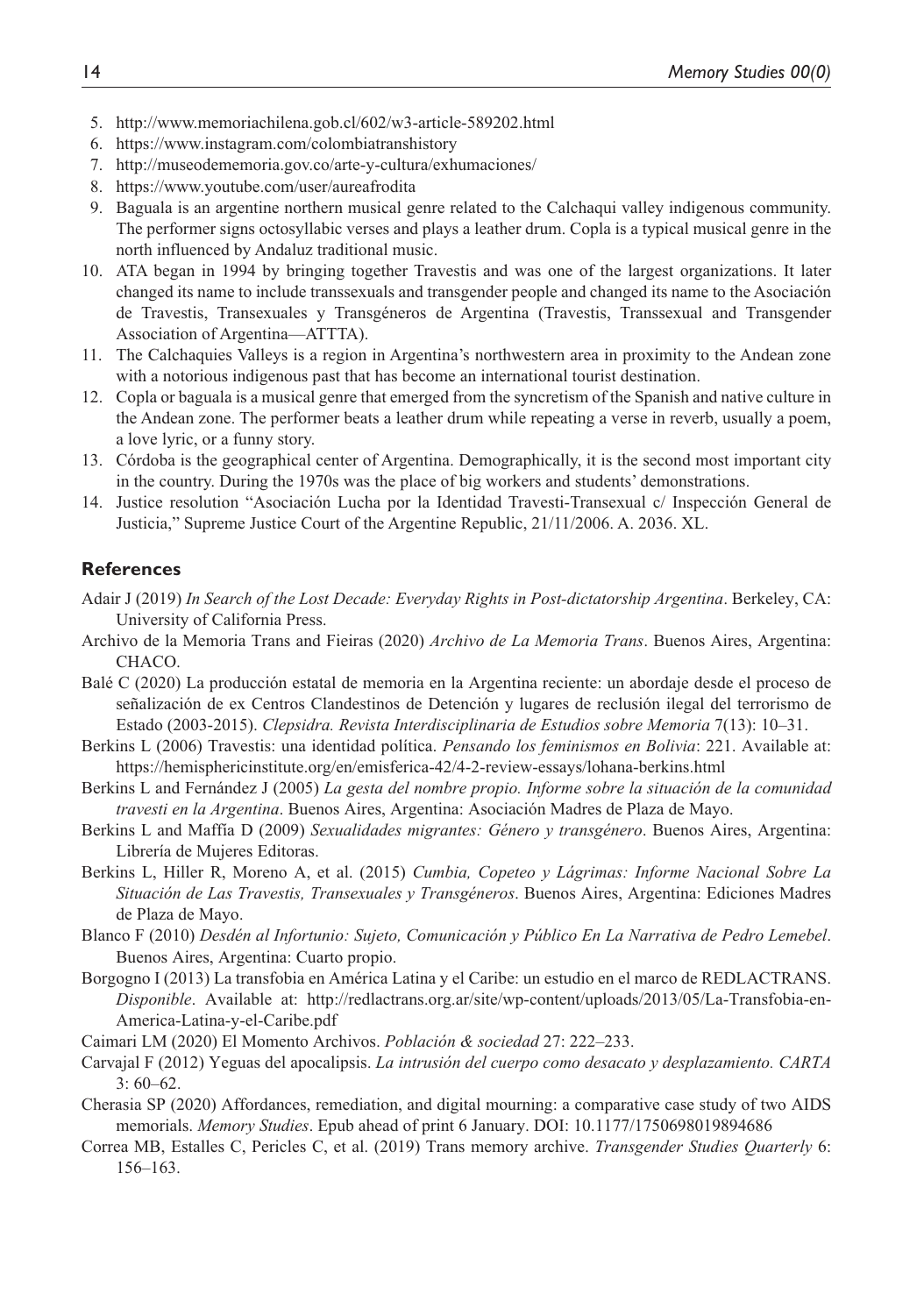- Da Silva Catela L (2014) Lo que merece ser recordado. . .. Conflictos y tensiones en torno a los proyectos públicos sobre los usos del pasado en los sitios de memoria. Clepsidra. *Revista Interdisciplinaria de Estudios sobre Memoria* 2: 28–47.
- Doan L (2017) Queer history queer memory: the case of Alan Turing. *GLQ: A Journal of Lesbian and Gay Studies* 23(1): 113–136.
- Eichhorn K (2013) *The Archival Turn in Feminism: Outrage in Order*. Philadelphia, PA: Temple University Press.
- Fernández J and Berkins L (2020) *La Berkins: Una Combatiente de Frontera*. Buenos Aires, Argentina: Sudamericana.
- Fischer C (2019) Ese sexo que no es 100011001: Sobre la visibilidad digital/chilena/trans. *Comunicación y medios* 28(39): 110–122.
- Gray ML, Johnson CR and Gilley BJ (2016) *Queering the Countryside: New Frontiers in Rural Queer Studies*. New York: New York University Press.
- Insausti SJ (2015) Los cuatrocientos homosexuales desaparecidos: memorias de la represión estatal a las sexualidades disidentes en Argentina. *Débora DAntonio (comp.). Deseo y represión. Sexualidad, género y Estado en la historia argentina reciente*. Buenos Aires, Argentina: Imago Mundi, pp. 63–82.
- Jelin E (1994) The politics of memory: the human rights movement and the construction of democracy in Argentina. *Latin American Perspectives* 21: 38–58.
- Jennings R (2004) Lesbian voices: the hall carpenter oral history archive and post-war British Lesbian history. *Sexualities* 7: 430–445.
- Macon C, Solana M and Vacarezza NL (eds) (2021) *Affect, Gender and Sexuality in Latin America. Gender, Development and Social Change*. Cham: Palgrave Macmillan.
- Malva (2011) *Mi Recordatorio: Autobiografía de Malva*. Vidas, Argentina: Libros del Rojas, Universidad de Buenos Aires.
- Peralta JL and Jiménez RMM (2015) *Memorias, Identidades y Experiencias Trans:(In) Visibilidades Entre Argentina y España*. Buenos Aires, Argentina: Biblos.
- Pérez DA (2016) La China Morena, Bolivia. *Arte y Políticas de Identidad* 15: 205–240.
- Rizki C (2019) Latin/x American trans studies: toward a Travesti-Trans analytic. *Transgender Studies Quarterly* 6: 145–155.
- Rizki C (2020a) Familiar grammars of loss and belonging: curating trans kinship in post-dictatorship Argentina. *Journal of Visual Culture* 19: 197–211.
- Rizki C (2020b) "No State Apparatus Goes to Bed Genocidal Then Wakes Up Democratic" fascist ideology and transgender politics in post-dictatorship Argentina. *Radical History Review* 138: 82–107.
- Robben AC (2012) From dirty war to genocide: Argentina's resistance to national reconciliation. *Memory Studies* 5(3): 305–315.
- Show V (2012) *Es Verdad Vanessa Show*. Buenos Aires, Argentina: Escriba.
- Sosa C (2015) Affect, memory and the blue jumper: queer languages of loss in Argentina's aftermath of violence. *Subjectivity* 8(4): 358–381.
- Sosa Villada C (2019) *Las Malas. Rara avis*. Buenos Aires, Argentina: Tusquets.
- Steinbock E (2019) The early 1990s and its afterlives: transgender nation sociality in digital activism. *Social Media*+ *Society* 5: 1–12.
- Sutton B (2010) *Bodies in Crisis: Culture, Violence, and Women's Resistance in Neoliberal Argentina*. New Brunswick, NJ: Rutgers University Press.
- Sutton B (2018) *Surviving State Terror: Women's Testimonies of Repression and Resistance in Argentina*. New York: New York University Press.
- Theron L and Kgositau TR (2015) The emergence of a grassroots african trans archive. *Transgender Studies Quarterly* 2: 578–583.
- Theumer E, Trujillo N and Quintero M (2020) El Nunca Más de los 400: políticas de articulación del duelo y la reparación en la Argentina reciente. *El lugar sin límites. Revista de Estudios y Políticas de Género* 2(3): 48–64.
- Tortorici Z (2018) *Sins against Nature: Sex and Archives in Colonial New Spain*. Durham, NC: Duke University Press.